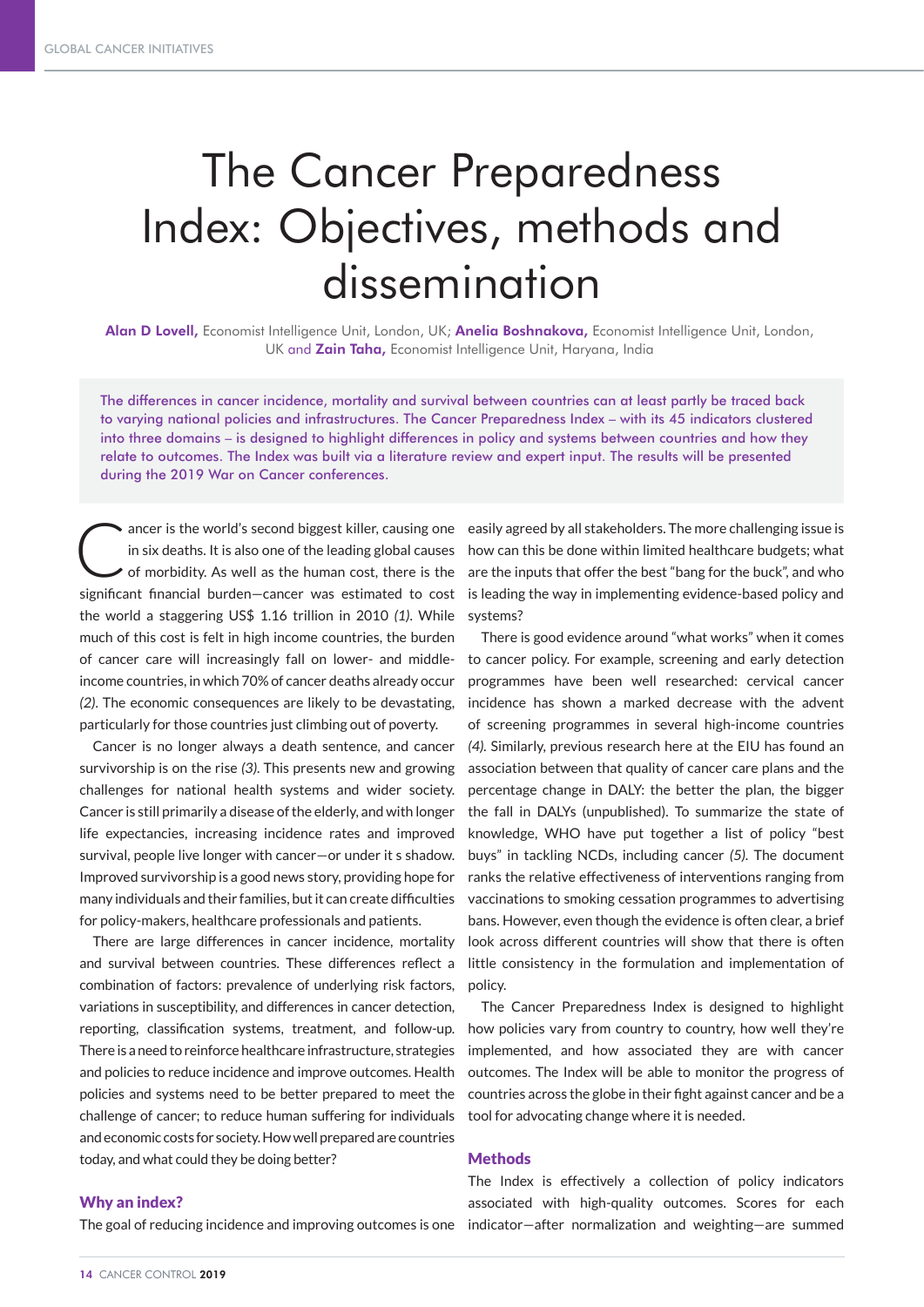to give an overall score for each country. These composite country scores will be used to rank countries according to their success in promoting and funding best-practice strategies and initiatives, and in delivering care through suitable healthsystem infrastructure. We describe here the five key stages of the research: 1) literature review, 2) expert panel, 3) index development, 4) data collection, and 5) index finalization.

**1) Literature review:** The literature review, performed by experience health information specialists, was used to define the research question, key concepts, and the aims of the study. The search covered both published (including MEDLINE, PubMed and Embase) and grey literature. Our review synthesized evidence-based recommendations and descriptions of good practice, and was used to develop a draft index framework. The draft framework consisted of potential domains and indicators, along with a draft scoring schema for each indicator.

**2) Expert panel:** Once the draft index framework was completed we convened an expert panel. The panel included high-level stakeholders from the Union for International Cancer Control, the World Bank, the European Society for Medical Oncology, the Brazilian Ministry of Health, the Joint Action innovative Partnership for Action Against Cancer, the Colombian League against Cancer, and Youth Cancer Europe. Through critique of the draft framework, the panel advised on the design of the index, the selection of indicators and the scoring system. We used input from the meeting to refine the index framework, including the specification of domains, indicators and weights, and the development of scoring guidelines and scales. The panel did not, however, "sign off" the framework; all editorial decisions remained in the hands of the researchers.

**3) Index development:** With the finalized draft framework in hand, we then performed a data audit. The audit identified which indicators had pre-existing data sources we could use from multilateral organizations such as the WHO and the World Bank, NGOs, or published research in the literature. For those indicators where data sources were not available, we set down what research was needed and the likely sources, be it in the literature or via interviews of national experts. We also developed scoring guidelines: some indicators have simple binary scores (e.g. yes/no) while others allow for more discrimination (e.g. yes/no/partial). The final framework ("the Index") was then shared with the expert panel for their final comments.

**4) Data collection:** The Economist Intelligence Unit has a network of country contributors that we were able to use to score individual countries. Indicators were scored through a combination of desk research and interviews. Desk research included a review of national policies, plans and

strategies, a search of the healthcare literature, and trawling for quantitative and qualitative information from regional or international sources. Alongside the desk research, country contributors performed interviews of national experts to obtain a more nuanced assessment of a country's activity in its fight against cancer. National authorities are beset with forms and requirements from national and international organizations; in order not to add to their workload the research for the Index was performed solely by the Economist Intelligence Unit and its contributors.

**5) Index finalization:** Scores were peer reviewed by the research team; where there was uncertainty we asked for more information or clarification from the country contributor. In the case of disagreement scores were finalized via discussion and consensus within the project team. Scores were normalized on a scale of 0 to 100, where 0 is the lowest score and 100 the highest. The final scores were collated and categorized in an Excel workbook, where we were able to conduct sensitivity analyses and perform a final sense check (against other studies and through comments received from the expert panel). Further functionalities were then added to the workbook such as interactive weight profiles, country and region comparison tools, and heat maps.

#### The Index

The Cancer Preparedness Index has three domains: 1) policy and planning, 2) care delivery, and 3) health system and governance. The first domain focuses on levers that are mostly in the hands of policy-makers. It examines whether countries are taking the necessary steps to effectively understand and manage their cancer burden; also, are they acting to reduce cancer incidence through reducing risky behaviors. The second domain looks at the delivery of cancer-specific activities within health systems themselves, starting with immunization and screening campaigns and working through to the delivery of care for cancer sufferers and survivors. The accessibility of drugs and technologies are included here, along with indicators scoring the comprehensiveness of clinical guidelines and the use of patient-centered care. The final domain acknowledges that cancer cannot be defeated by cancer-focused activities alone. It looks at factors such as political will and intersectoral action, and the provision of universal healthcare and the promotion of a health-enabling environment.

Each of the three domains consists of a number of subdomains (Figure 1). The first two domains have five subdomains each, while the third domain has three; we therefore decided to weight the three domains 40:40:20.

Each sub-domain consists of two or more indicators. There are a total of 45 indicators in the Index: 17 in the policy and planning domain, 20 in care delivery and 8 in health system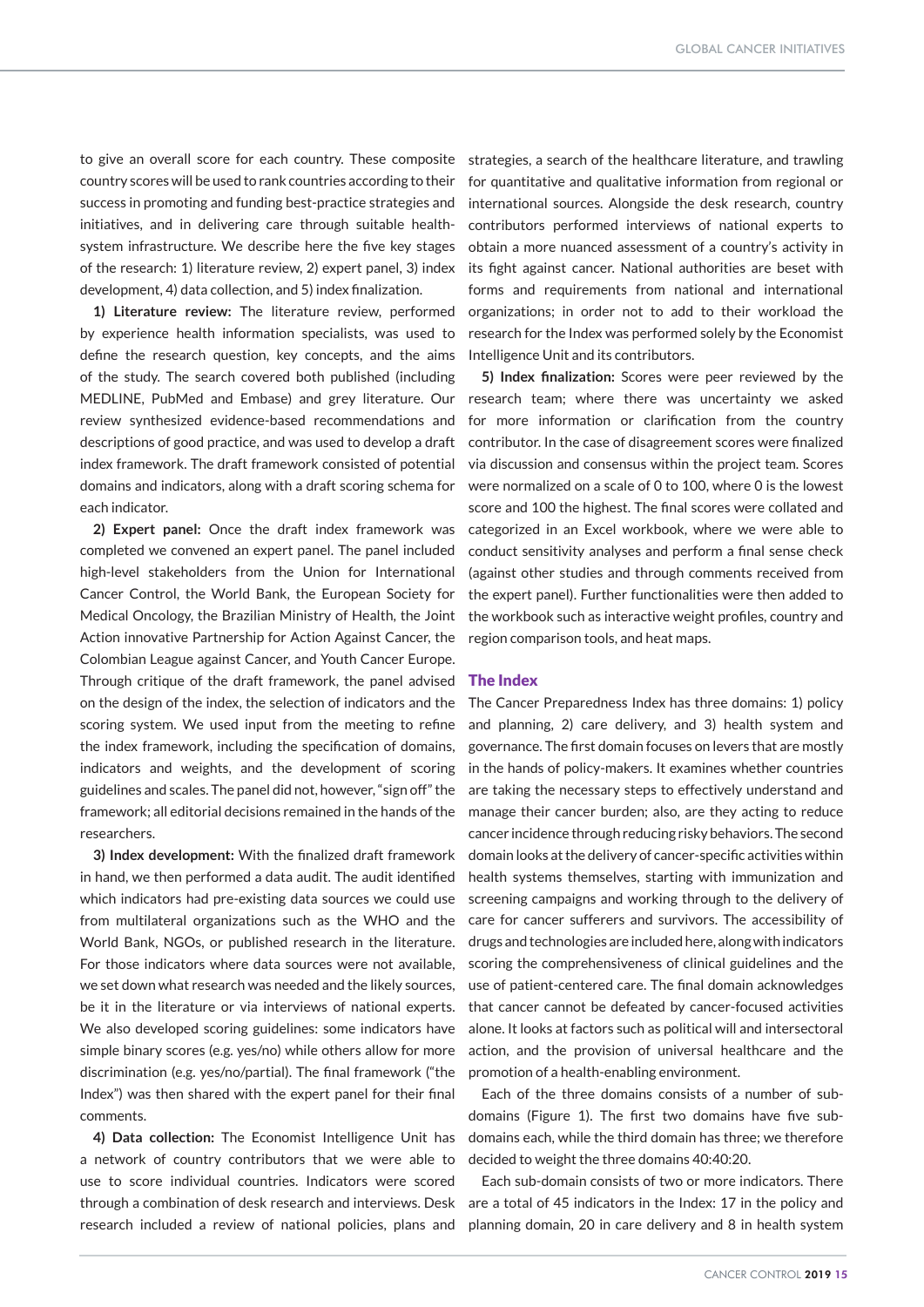

and governance. Normalized indicator scores will be summed to give a sub-domain score, which again will be normalized and summed to give domain scores. These weighted sum of these normalized domain scores will give an overall score for each country—from 0 to 100—allowing them to be ranked.

Table 1 provides an example of a scoring schema for one of the indicators. The example is taken from the policy and planning domain; the sub-domain is national cancer control plans. For this sub-domain there are four indicators, each one with its scoring scheme. This example demonstrates that, in the case of national cancer control plans, it's not just whether a country has a plan, but also the quality of the plan (such as the presence of explicit timeframes, implementation plans and funding sources) that is important. Other indicators follow a similar pattern, by rewarding not only presence or absence of certain activities or policies but, where possible, issues of quality or implementation too.

Data will be collected for 28 lower-middle, upper-middle and high income countries (Table 2). Included countries are from Europe, Asia-Pacific, Latin America, North America, Africa and the Middle-East. We wanted to not only capture the diversity in policy adoption and implementation in high income countries, but also include comparisons from where the burden of cancer is growing fastest: in upper- and lowermiddle income countries. We hope to extend the research to more countries in future iterations of the index—including to low income countries (where access to data can be more of a challenge).

#### Dissemination and next steps

The Index and associated research and dissemination programme is designed to drive dialogue and action by policymakers around the world. It focusses on

how healthcare systems can be better prepared to deal with the cancer challenge. The programme will seek to attract global media interest and to engage other important stakeholder groups, such as payers, physicians and care providers.

The initial results of the index will be launched at The Economist's War on Cancer events throughout 2019. The Economist has invited policy-makers and industry leaders to a global series of thought-provoking events aimed at mobilizing policy, financing, capacity-building and partnerships to confront the enormous challenge cancer presents since 2015. These conferences, under the War on Cancer banner, serve as an ideal opportunity to disseminate the results of the index.

The Economist Group will also put together a custom-built, online microsite to host the Index and all of the campaign content. The index will be downloadable as an Excel workbook with functionality to allow the user to plot results against background indicators, generate heat maps, alter indicator weightings and other functionality. The microsite will be interactive and accessible for desktop, tablet and mobile users. A promotion and amplification plan will drive awareness of the microsite and stimulate engagement and, we hope, repeat visits.

In addition to the Index results we shall be researching

| Table 1: Example of scoring schema from four indicators in the National Cancer Control Plan sub-domain |                                                                     |                                                                                                                                                                                                                                          |
|--------------------------------------------------------------------------------------------------------|---------------------------------------------------------------------|------------------------------------------------------------------------------------------------------------------------------------------------------------------------------------------------------------------------------------------|
| Sub-domain                                                                                             | <b>Indicators</b>                                                   | Scoring schema                                                                                                                                                                                                                           |
| National cancer control plan                                                                           | Existence of operational policy/<br>strategy/action plan for cancer | No plan = $0$<br>Part of NCD plan = $1$<br>National cancer control plan (NCCP) = 2                                                                                                                                                       |
|                                                                                                        | Comprehensiveness of cancer<br>plan                                 | Cancer targets and indicators +1<br>Coverage of continuum of cancer care services - prevention (+1), early<br>detection and diagnosis $(+1)$ , treatment $(+1)$ , supportive and palliative<br>care $(+1)$ , patient-centred care $(+1)$ |
|                                                                                                        | Implementation framework for<br>cancer plan                         | Leadership for plan implementation $+1$<br>Timeframes (start and end dates) +1<br>Financial resources for plan activities +1                                                                                                             |
|                                                                                                        | Monitoring and evaluation of<br>cancer control plan                 | Cancer control governance (as per national plan) $+1$<br>Health information systems for monitoring plan activities $+1$                                                                                                                  |